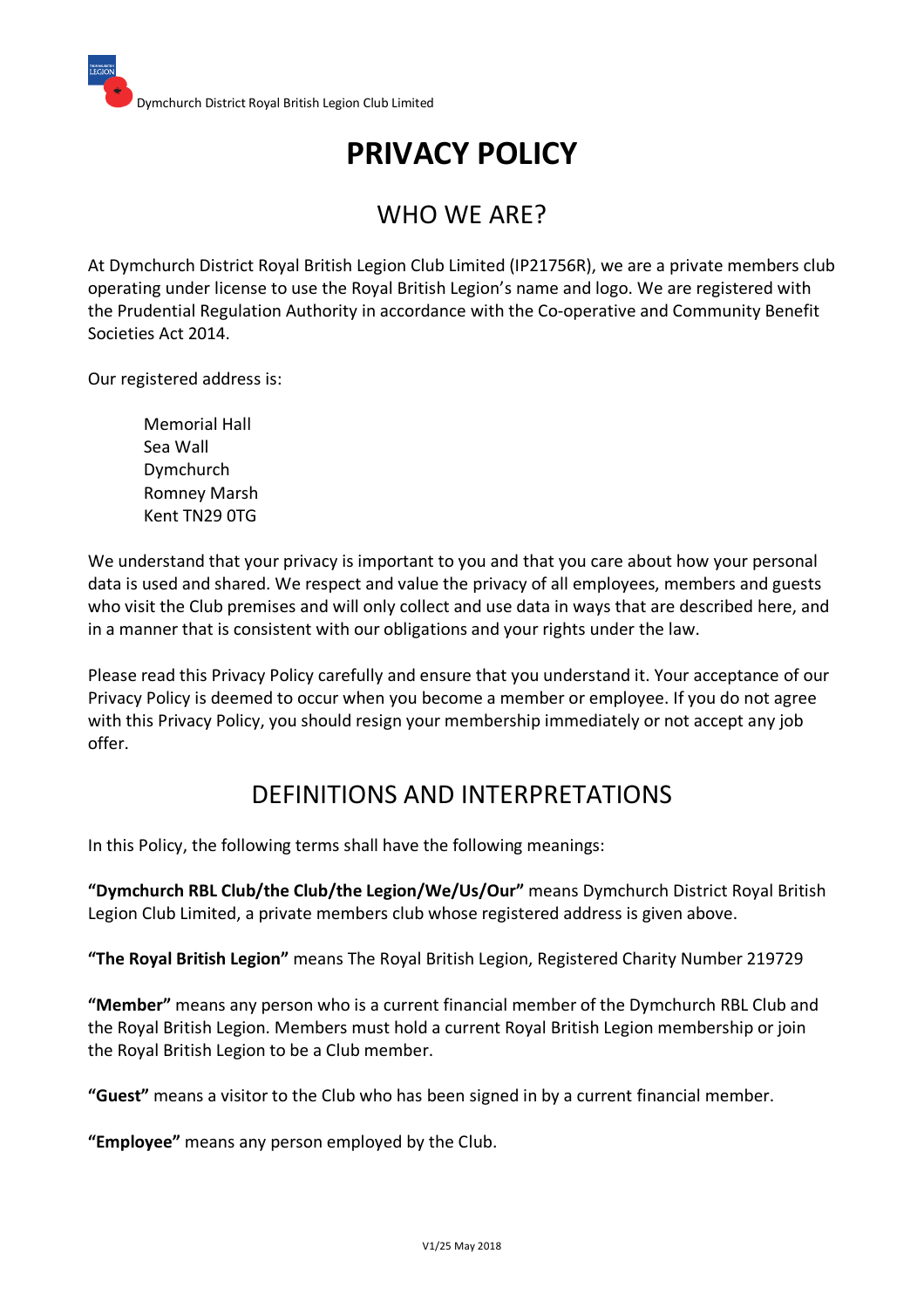

**"Personal Data"** means any and all data that relates to an identifiable person who can be directly or indirectly identified from that data. In this case, it means personal data that you give us when becoming an employee, a member or via our website or social media. This definition shall, where applicable, incorporate the definitions provided in the General Data Protection Regulation 2016/679 ("GDPR") and legislation under the Data Protection Act 2018

# INFORMATION ABOUT US

Dymchurch District Royal British Legion Club Limited maintain records of all employees, members, operate and maintain the website at www.dymchurchlegion.co.uk and the social media page at www.facebook.com/DymchurchRBL.

# WHAT DOES THIS POLICY COVER?

This policy applies only to our use of your data as employees, for membership purposes, the use of our website and our Facebook page. We may provide links to other sites on our website and social media pages for convenience and for informational purposes only. We do not endorse or approve any products, services or opinions expressed on such other websites. We have no control over how your data is collected, stored or used by other websites and we advise you to check the privacy policies of any such websites before providing any data to them.

# DATA WE COLLECT

When you complete a membership application to join the Club, apply for employment, ask for information about the Club, visit our website or follow us on social media we collect data about you and your visit.

#### *Data we collect from you or third parties.*

We may collect some or all of the following data either directly from you or via third parties:

- Personal details (e.g. name, salutation, title, date of birth, gender)
- Contact details (e.g. email address, telephone number, mobile number, address and emergency contact information)
- Health details, where applicable
- Government issued documents (e.g. passport, identity card, social security numbers, driver's licenses and immigration cards)
- Financial Information (e.g. bank information)
- Information via public record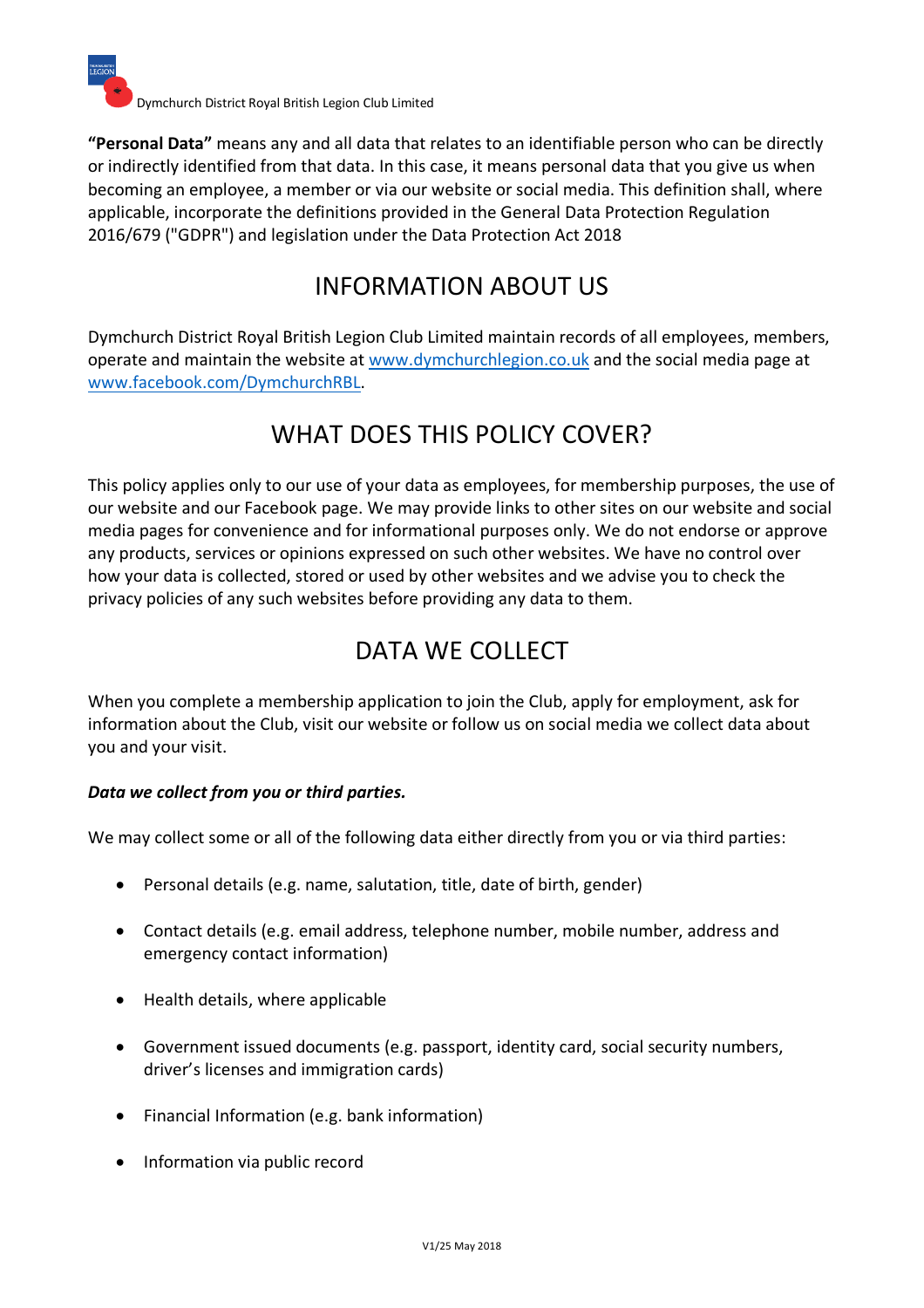Dymchurch District Royal British Legion Club Limited

• Employment application details (e.g. name, employment history, telephone number, address, email address, education history and immigration status)

Data collected by us when applying for membership or employment may include data about yourself and other third parties. By providing us with personal data of any third party, you confirm that you have the authority to do so on their behalf and have provided them with the information set out in this privacy policy.

We operate closed circuit television (CCTV) cameras within the club premises, including access points and throughout public areas. These CCTV cameras record continually and images of you may appear in these recordings.

#### *Data we collect automatically*

When you access our website we automatically collect some categories of data from you, including data collected using cookies and other device tracking technologies (Cookies and Tracking Technologies). Further information about our use of Cookies and Tracking Technologies is available on our website.

#### *Data we do not collect*

The Club does not collect any information relating to credit card transactions whilst in the Club or retain bank account information submitted via the Royal British Legion membership application form. Credit card transactions are processed on our behalf by Worldpay and their data privacy notice is available at: https://www.worldpay.com/uk/worldpay-privacy-notice. The Royal British Legion data privacy policy is available at:

https://www.britishlegion.org.uk/about-us/our-privacy-policy-and-promise.

### HOW WE USE PERSONAL DATA

All personal data is processed and stored securely, for no longer than is necessary and our use of your personal data will always have a lawful basis, either as a Club employee or a Club member.

We may use your personal data for the following purposes:

**Identify and authenticate you:** We may use your personal data to verify your identity when you become a member or apply for employment and to ensure the security of your personal data. We do this to comply with our legal obligations to you.

**Provide you with services:** We process your personal data to provide membership services to you as required under the Co-operative and Community Benefit Societies Act 2014.

**Advertise and marketing:** If you have consented we may use your personal data to notify you or to market upcoming events, promotions and services related to your membership of the club by your preferred contact method. It is in our legitimate interest to provide relevant advertising to promote the Club to our individual members.

**Communicate with you:** We may use your personal data to communicate with you, for example if we are providing you information regarding changes to Club rules, the status of your membership or if you have contacted us with questions. It is our legitimate interest to provide you with appropriate responses and provide you with notices about Club business.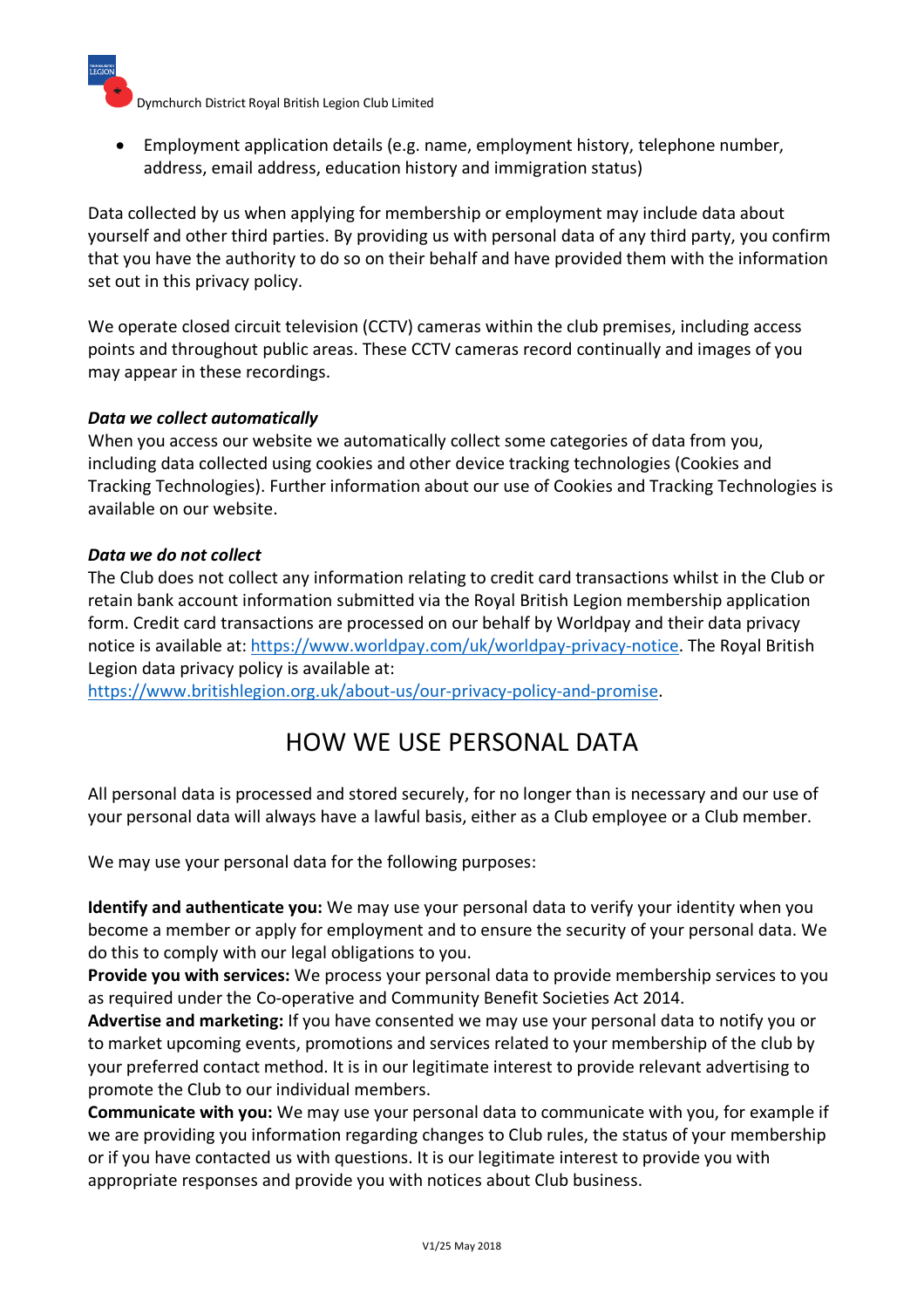

**Exercise our rights:** We may use your personal data to exercise our legal rights where it is necessary to do so, for example to detect, prevent and respond to legal claims, rule violations or our applicable membership/contract terms and conditions.

**Comply with our obligations:** We may process your personal data to, for example, carry out employment screening checks or comply with applicable legal or regulatory requirements, where explicitly required by law.

**Ensure the safety of employees, members, visitors and guests:** We may process your data to ensure the safety and security of all persons within the Club premises should this be necessary. **Evaluate your potential employment:** We may process your personal data if you apply for a position as a member of staff with us including making enquiries with regard to employment/education history and professional and personal references.

# HOW WE DISCLOSE PERSONAL DATA

**The Royal British Legion:** We may share your personal data to ensure we meet our membership obligations under the club license issued to us by the Royal British Legion.

**Where required by law:** We may provide certain personal data to governmental and recognised law enforcement agencies as required by law to comply with our legal obligations.

**To protect our rights or the rights of a third party:** We may share your personal data to identify, investigate, contact or bring legal action against an individual who may be causing injury or interference with our rights or property or the rights or property of a third person if we believe in good faith that disclosing this personal information is necessary or advisable. Personal data about you may also be shared with governmental or recognised law enforcement agencies in order to prevent and detect crime as well as to safeguard children and vulnerable adults.

# INFORMATION SECURITY

We implement physical, technical and organisational security measures designed to safeguard the personal data we process. These measures are aimed at providing ongoing integrity and confidentiality for your personal data. We evaluate and update the measures on a regular basis.

# DATA RETENTION

We retain your personal data for as long as we have a relationship with you and such relationship includes any request to receive marketing information. When deciding how long to keep your personal data after our relationship has ended, we take into account our legal obligations, including requirements of regulators and government that have authority over us. We may also retain records to investigate or defend against potential legal claims.

Where we have a legitimate interest to retain data beyond our relationship for other reasons, we will only retain information relevant to that interest.

We will delete your personal data when it is no longer required for these purposes.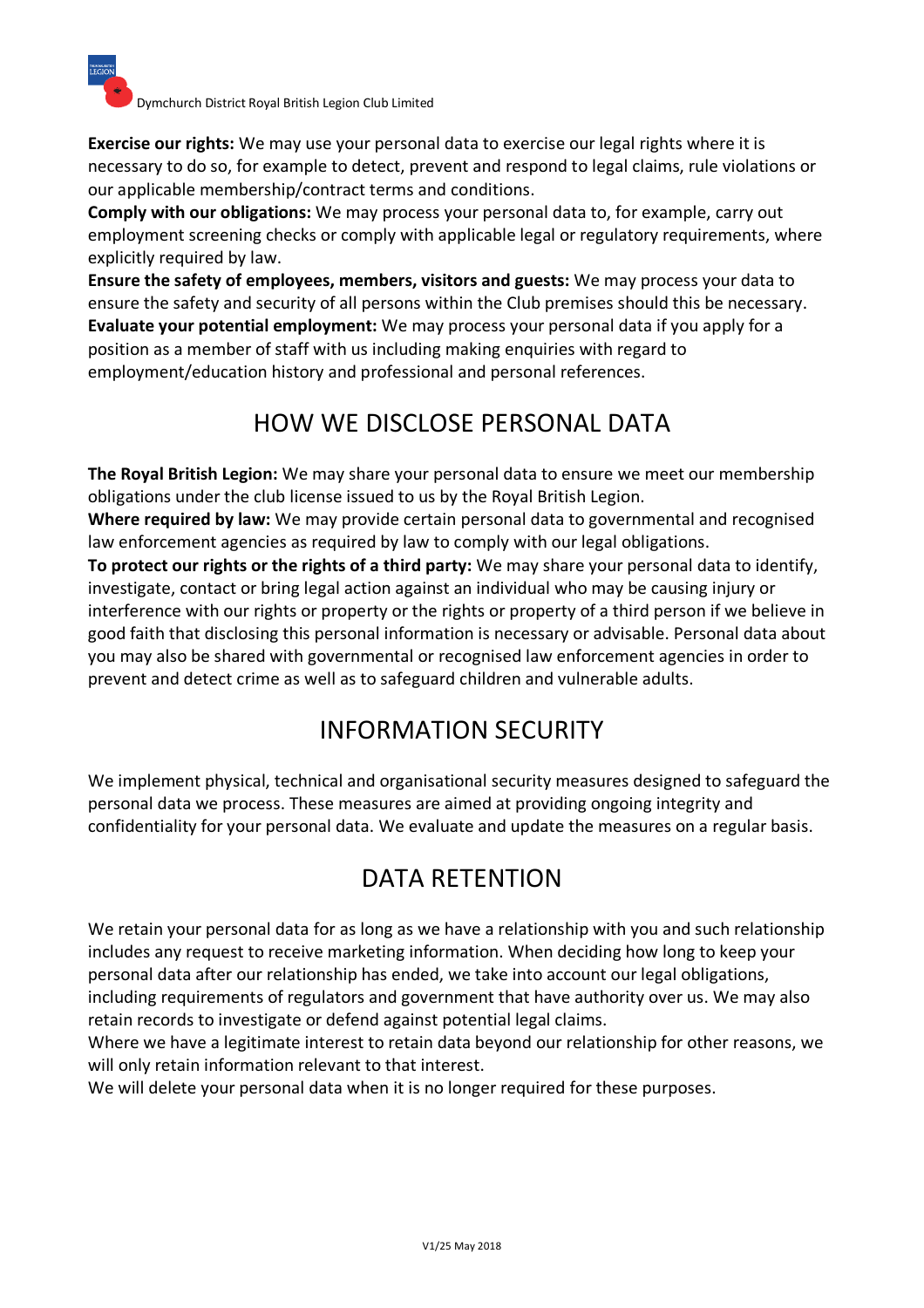### MANAGING YOUR PRIVACY SETTINGS

All electronic communications you receive from us will include specific instructions on how to unsubscribe and you may also unsubscribe at any time taking the one of the following steps:

1. Email the Club Secretary: suerbldymchurch@hotmail.co.uk

2. Send mail to the following address:

Secretary Dymchurch RBL Club Limited Memorial Hall Sea Wall, Dymchurch Romney Marsh Kent TN29 0TG

Please allow up to 2 weeks to be unsubscribed from all electronic communications.

To remove notifications received as a result of following or liking the Club Facebook page please unfollow or unlike the page. We do not collect or retain any personal data from Facebook.

### YOUR RIGHTS

As a data subject you have certain rights regarding your personal data, subject to local data protection laws. These include the following rights:

To be informed about our collection and use of personal data Access your personal data Rectify the data we hold about you Erase your personal data Right to restrict our use of your personal data Receive your data in a usable electronic format and transmit it to a third party (right to portability) Lodge a complaint with us or your local data protection authority

If you would like to discuss or exercise these rights, please contact us at the details above. We encourage you to contact us to update or correct your data if it changes or if the personal data we hold about you is inaccurate. To avoid disclosure or changes being made to your data fraudulently we would require proof of identification prior to executing any changes. Any data subject access requests will be responded to within 30 days.

# CHILDREN

We do not intentionally collect personal data from children under 16 under than when provided by parents for our annual Christmas party and then only name and age. By providing this